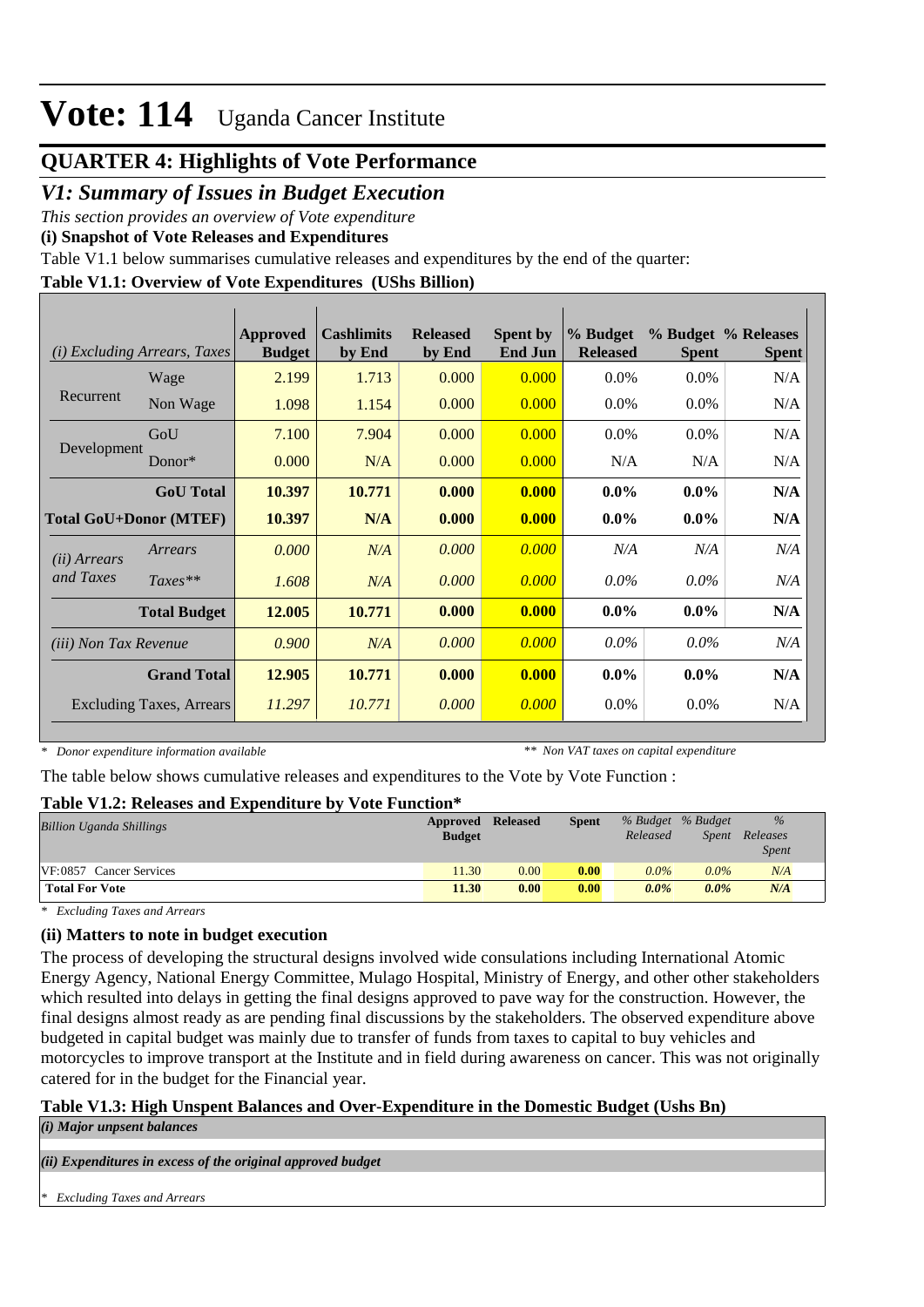## **QUARTER 4: Highlights of Vote Performance**

## *V2: Performance Highlights*

*This section provides highlights of output performance, focusing on key outputs and actions impelemented to improve section performance.*

## **Table V2.1: Key Vote Output Indicators and Expenditures\***

| Vote, Vote Function<br>Key Output          | <b>Approved Budget and</b><br><b>Planned outputs</b>                                                                                                                                                                                                                                                                                                                                                                                                                                                                                                                                    | <b>Cumulative Expenditure</b><br>and Performance                                                                                                                                                                                                                                                                                                                                                                                                                                                                                                                                                                                                                                                                                                                                                                                                                                                                                                                                                                                                                                                                                                                                                                                                                                                                                                                                                                                                                                                                                                                                       | <b>Status and Reasons for</b><br>any Variation from Plans                                                                                                                                                                                                      |
|--------------------------------------------|-----------------------------------------------------------------------------------------------------------------------------------------------------------------------------------------------------------------------------------------------------------------------------------------------------------------------------------------------------------------------------------------------------------------------------------------------------------------------------------------------------------------------------------------------------------------------------------------|----------------------------------------------------------------------------------------------------------------------------------------------------------------------------------------------------------------------------------------------------------------------------------------------------------------------------------------------------------------------------------------------------------------------------------------------------------------------------------------------------------------------------------------------------------------------------------------------------------------------------------------------------------------------------------------------------------------------------------------------------------------------------------------------------------------------------------------------------------------------------------------------------------------------------------------------------------------------------------------------------------------------------------------------------------------------------------------------------------------------------------------------------------------------------------------------------------------------------------------------------------------------------------------------------------------------------------------------------------------------------------------------------------------------------------------------------------------------------------------------------------------------------------------------------------------------------------------|----------------------------------------------------------------------------------------------------------------------------------------------------------------------------------------------------------------------------------------------------------------|
| <b>Vote Function: 0857 Cancer Services</b> |                                                                                                                                                                                                                                                                                                                                                                                                                                                                                                                                                                                         |                                                                                                                                                                                                                                                                                                                                                                                                                                                                                                                                                                                                                                                                                                                                                                                                                                                                                                                                                                                                                                                                                                                                                                                                                                                                                                                                                                                                                                                                                                                                                                                        |                                                                                                                                                                                                                                                                |
| <b>Output: 085701</b>                      | <b>Cancer Research</b>                                                                                                                                                                                                                                                                                                                                                                                                                                                                                                                                                                  |                                                                                                                                                                                                                                                                                                                                                                                                                                                                                                                                                                                                                                                                                                                                                                                                                                                                                                                                                                                                                                                                                                                                                                                                                                                                                                                                                                                                                                                                                                                                                                                        |                                                                                                                                                                                                                                                                |
|                                            | Description of Performance: Operationalization and Support<br>of the Established Institutional<br><b>Research Committees</b><br>(IRB, SRB, CAB and CBF<br>Alignment and Defining the<br>Directorates mandate.<br>Development of Institutional<br>training/Capacity building and<br>Research agenda<br>International and Regional<br>trainings and orientations<br>Coordinated.<br><b>Establishment of Cancer data</b><br>and surveillance centers.<br>Establishment of community<br>based Cancer registries<br>In house - cancer research<br>capacity is built and Studies<br>conducted | Draft UCI research policy was<br>developed and workshop to<br>introduce UCI senior<br>management to the ethics<br>principles to help them inform<br>policy was held<br>The physical location of the<br>research and training directorate<br>office was identified and has<br>been staffed with; the Head,<br>Administrator, research<br>coordinator and Research Ethics<br>Committee administrator<br>Continued to support the<br>research in progress meetings<br>every Wednesday<br>The IRB was set up currently<br>awaiting final appointment<br>letter by UNCST<br>The process of setting up the<br>Scientific Review Board was<br>started with consultations from<br>Key stakeholders like key<br>mentors from Fred Hutch<br>The Directorate has continued<br>to smoothly coordinate all<br>research activities at the UCI<br>Two workshops to train UCI<br>staff in research ethics were held<br>Continued to support two UCI<br>initiated researches; ACTG on<br>Kaposi's sarcoma initiated in<br>2014 and BL immunology study<br>initiated in 2013<br>A training plan with guidance<br>from the PHRO's department to<br>help guide training support was<br>developed<br>UCI policy for International<br>trainees was developed and has<br>already been uploaded onto the<br><b>UCI</b> website<br>Loan disbursement conditions<br>for the EAOI were fulfilled,<br>special accounts were opened in<br>Bank of Uganda, Project<br>Monitoring Unit was<br>established, Project Steering<br>Committee was established,<br>work plans and procurement<br>plans for the project were | There is a problem of<br>insufficient funds and delayed<br>provision of funds to enhance<br>implementation of the<br>workplans. There is still a<br>persistent problem of staff<br>shortage at the Institute which<br>continues to humper service<br>delivery. |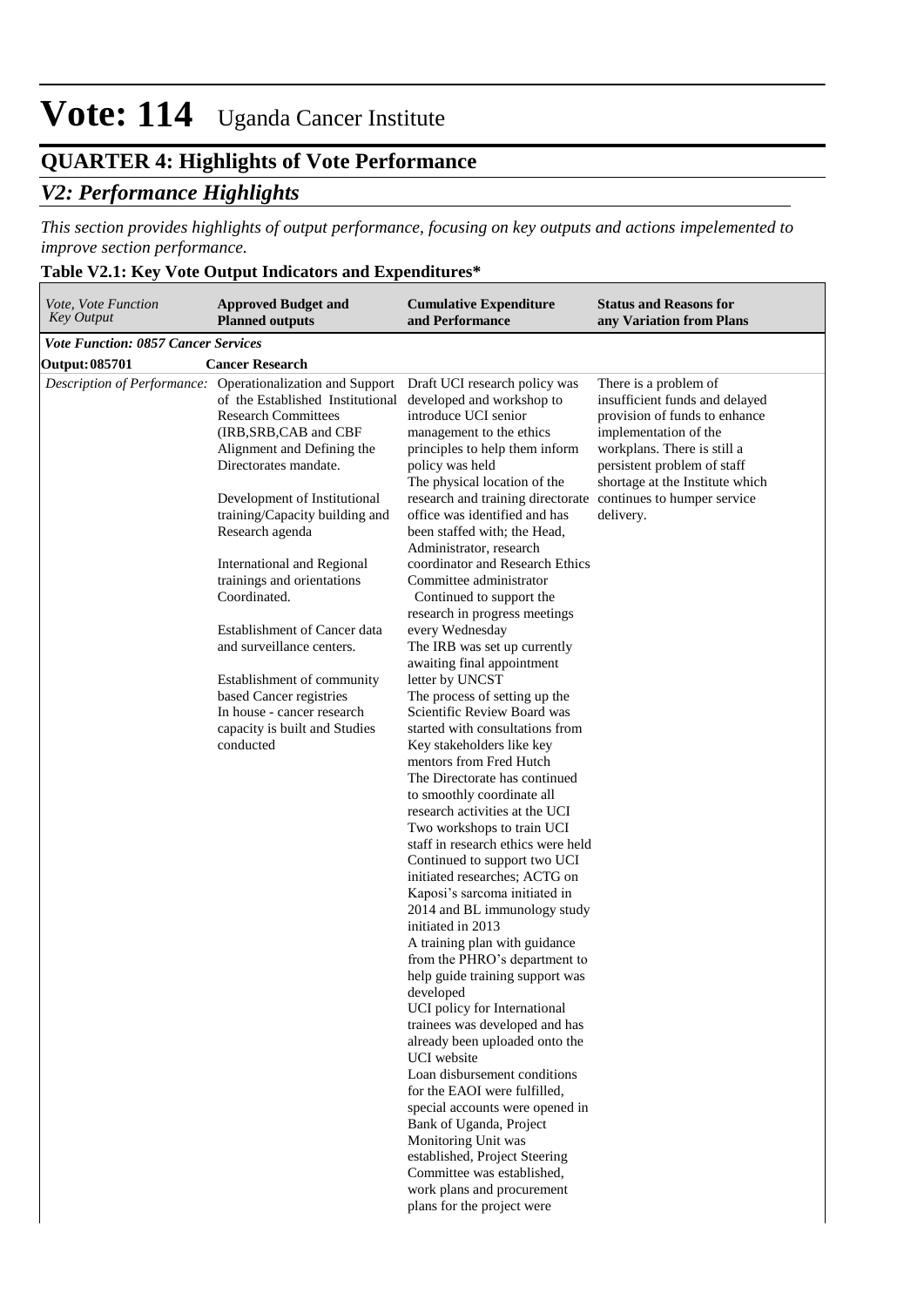# **QUARTER 4: Highlights of Vote Performance**

| <i>Vote, Vote Function</i><br><b>Key Output</b> | <b>Approved Budget and</b><br><b>Planned outputs</b>                                                                                                                                                                                                                                      | <b>Cumulative Expenditure</b><br>and Performance                                                                                                                                                                                                                                                                                                                                                                                                                                                                                                                                                                                                                                                                                                                                                                                                                                                                                                                                                                                          | <b>Status and Reasons for</b><br>any Variation from Plans                                                                                                                                                                                                                                                                                                                                                                                                                                                   |
|-------------------------------------------------|-------------------------------------------------------------------------------------------------------------------------------------------------------------------------------------------------------------------------------------------------------------------------------------------|-------------------------------------------------------------------------------------------------------------------------------------------------------------------------------------------------------------------------------------------------------------------------------------------------------------------------------------------------------------------------------------------------------------------------------------------------------------------------------------------------------------------------------------------------------------------------------------------------------------------------------------------------------------------------------------------------------------------------------------------------------------------------------------------------------------------------------------------------------------------------------------------------------------------------------------------------------------------------------------------------------------------------------------------|-------------------------------------------------------------------------------------------------------------------------------------------------------------------------------------------------------------------------------------------------------------------------------------------------------------------------------------------------------------------------------------------------------------------------------------------------------------------------------------------------------------|
|                                                 |                                                                                                                                                                                                                                                                                           | developed and advance<br>procurement for the<br>multipurpose EAOI building<br>was started. All this is now<br>pending parliamentary approval<br>to set the project going.<br>On a bid to establish a<br>comprehensive community<br>cancer control program in<br>Mayuge, a program concept<br>with a work plan was<br>developed, introduction to the<br>community was done and an<br>initial awareness and screening<br>exercise took place.<br>Medical records team was<br>trained on how to use the<br>purchased electronic medical<br>records software (clinical<br>master)<br>Thirty (30) staff members were<br>trained in Conduct research<br>Ethics and Regulations<br>Physical structure for<br>establishment of a cancer<br>registry was finalized and plans<br>to start the clinic are ongoing.<br>Institute has access to an e-<br>library in which various e-<br>journals are accessible and has<br>access to e-libraries like<br>HINARI and UPTODATE<br>The Information Management<br>system (Clinical Master) was<br>procured |                                                                                                                                                                                                                                                                                                                                                                                                                                                                                                             |
| <b>Output Cost:</b><br>Output: 085702           | <b>UShs Bn:</b><br>0.483<br><b>Cancer Care Services</b>                                                                                                                                                                                                                                   | UShs Bn:<br>0.000                                                                                                                                                                                                                                                                                                                                                                                                                                                                                                                                                                                                                                                                                                                                                                                                                                                                                                                                                                                                                         | % Budget Spent:<br>$0.0\%$                                                                                                                                                                                                                                                                                                                                                                                                                                                                                  |
|                                                 | Description of Performance: Patient Registration, diagnosis<br>and treatment<br>Patient Counseling and reviews<br>Provision of Social Support and<br>physiotherapy<br>Provision of palliative care<br>Patients fed<br>Support drugs and oral<br>chemotherapy dispensed to all<br>patients | 17,029 Chemotherapy<br>reconstitutions were provided<br>Conducted 1,260 intrathecal<br>chemotherapies<br>528 major ward rounds<br>conducted<br>1,440 routine ward rounds<br>undertaken<br>602 bone marrow aspirates and<br>biopsies safely performed.<br>80,439 days of meals were<br>served to the patients<br>44,352 inpatient days of<br>clinical, palliative and nursing<br>care were provided<br>19,385 person days of<br>outpatient care provided<br>3,476 Ultra sound scans were<br>performed<br>5,051 x-ray examinations were<br>performed<br>Offered Psychosocial Support to                                                                                                                                                                                                                                                                                                                                                                                                                                                     | Limited finances and human<br>resources to facilitate the<br>activities have continued to<br>hinder service delivery and thus<br>achievement of targeted outputs.<br>There is an evr increasing<br>number of cancer patients which<br>has overwhelmingly suppased<br>the available human resources<br>thus impacting service delivery.<br>The has continued to be many<br>stockouts of drugs and key<br>specialized sundries like bone<br>marrow needles and thus<br>patients asked to buy from<br>outside. |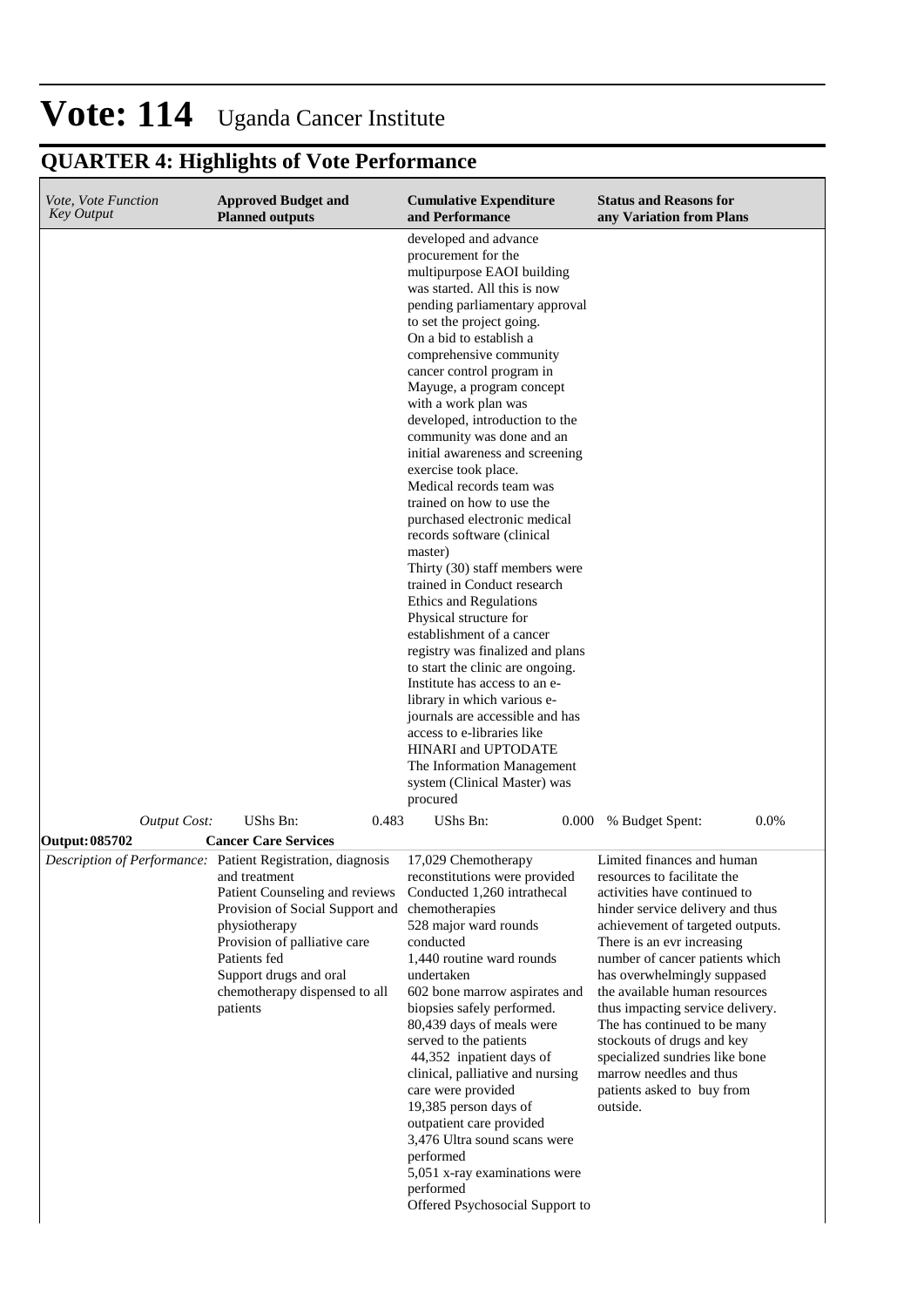# **QUARTER 4: Highlights of Vote Performance**

| <i>Vote, Vote Function</i><br><b>Key Output</b> | <b>Approved Budget and</b><br><b>Planned outputs</b>                                                                                                                                                                                                                                                                                                                                                                                                              | <b>Cumulative Expenditure</b><br>and Performance                                                                                                                                                                                                                                                                                                                                                                                                                                                                                                                                                                                                                                                                                                                                                                                                | <b>Status and Reasons for</b><br>any Variation from Plans                                                                                       |      |
|-------------------------------------------------|-------------------------------------------------------------------------------------------------------------------------------------------------------------------------------------------------------------------------------------------------------------------------------------------------------------------------------------------------------------------------------------------------------------------------------------------------------------------|-------------------------------------------------------------------------------------------------------------------------------------------------------------------------------------------------------------------------------------------------------------------------------------------------------------------------------------------------------------------------------------------------------------------------------------------------------------------------------------------------------------------------------------------------------------------------------------------------------------------------------------------------------------------------------------------------------------------------------------------------------------------------------------------------------------------------------------------------|-------------------------------------------------------------------------------------------------------------------------------------------------|------|
|                                                 |                                                                                                                                                                                                                                                                                                                                                                                                                                                                   | 750 patients<br>61,262 Laboratory<br>investigations (CBCs, Renal<br>function tests, Liver function<br>tests, Urinalysis, Stool analysis,<br>CSF analysis, Blood grouping,<br>Cross matching, Specialized<br>Tumour marker tests, SPEP)<br>were conducted<br>1,443 patient days of<br>Physiotherapy sessions<br>conducted<br>35 Pathology reviews conducted<br>Performed 44 major surgical<br>operations and 120 minor<br>surgical operations<br>24 In-service continuing<br>professional training provided<br>to clinical team to ensure high<br>quality care provision<br>3,990 new patient admissions<br>conducted                                                                                                                                                                                                                            |                                                                                                                                                 |      |
| Performance Indicators:                         |                                                                                                                                                                                                                                                                                                                                                                                                                                                                   |                                                                                                                                                                                                                                                                                                                                                                                                                                                                                                                                                                                                                                                                                                                                                                                                                                                 |                                                                                                                                                 |      |
| No.of out-patients                              | 32,000                                                                                                                                                                                                                                                                                                                                                                                                                                                            | 19385                                                                                                                                                                                                                                                                                                                                                                                                                                                                                                                                                                                                                                                                                                                                                                                                                                           |                                                                                                                                                 |      |
| No.of investigations<br>undertaken              | 42,000                                                                                                                                                                                                                                                                                                                                                                                                                                                            | 61265                                                                                                                                                                                                                                                                                                                                                                                                                                                                                                                                                                                                                                                                                                                                                                                                                                           |                                                                                                                                                 |      |
| No. of in-patients treated                      | 35,000                                                                                                                                                                                                                                                                                                                                                                                                                                                            | 44352                                                                                                                                                                                                                                                                                                                                                                                                                                                                                                                                                                                                                                                                                                                                                                                                                                           |                                                                                                                                                 |      |
| <b>Output Cost:</b>                             | <b>UShs Bn:</b><br>2.005                                                                                                                                                                                                                                                                                                                                                                                                                                          | UShs Bn:<br>0.000                                                                                                                                                                                                                                                                                                                                                                                                                                                                                                                                                                                                                                                                                                                                                                                                                               | % Budget Spent:                                                                                                                                 | 0.0% |
| <b>Output: 085703</b>                           | <b>Cancer Outreach Service</b><br>Description of Performance: Static Cancer screening clinics<br>Patient follow ups<br>Survivors' programs established<br>Cancer awareness campaigns<br>established<br>Information Education and<br>Communication<br>Materials produced<br>TV and Radio Talk shows<br>conducted<br>Community programs conducted and referrals of whom 7181<br>Conduct Mobile cancer care and were screened for cancer; with<br>continuity clinics | Carried out 225,000 Education<br>programs and awareness<br>campaigns which included radio outstretched<br>and TV programs<br>Screened 8540 clients for<br>cancers and conducted 354<br>biopsy, FNAC and papsmears<br>145303 people educated and<br>sensitized during the Friday<br>Static cancer clinics, outreaches<br>2980 screened for breast cancer,<br>1975 for cervical cancer, 573<br>prostate cancer, 336 for other<br>cancers including hepatitis B<br>and other chronic illnesses<br>while 337 were referred for<br>further care<br>16 Visiting Nursing officers, 35<br>Students involved in screening<br>were enrolled for training in<br>cancer screening<br>36 static weekly-Friday cancer<br>screening clinics conducted at<br>UCI, 18 outreaches conducted<br>during which 5 schools were<br>reached<br>15000 IEC materials, 800 | •Overwhelming patients with<br>limited staff who get<br>•Limited space at UCI and<br>delayed provision of funds to<br>facilitate the activities |      |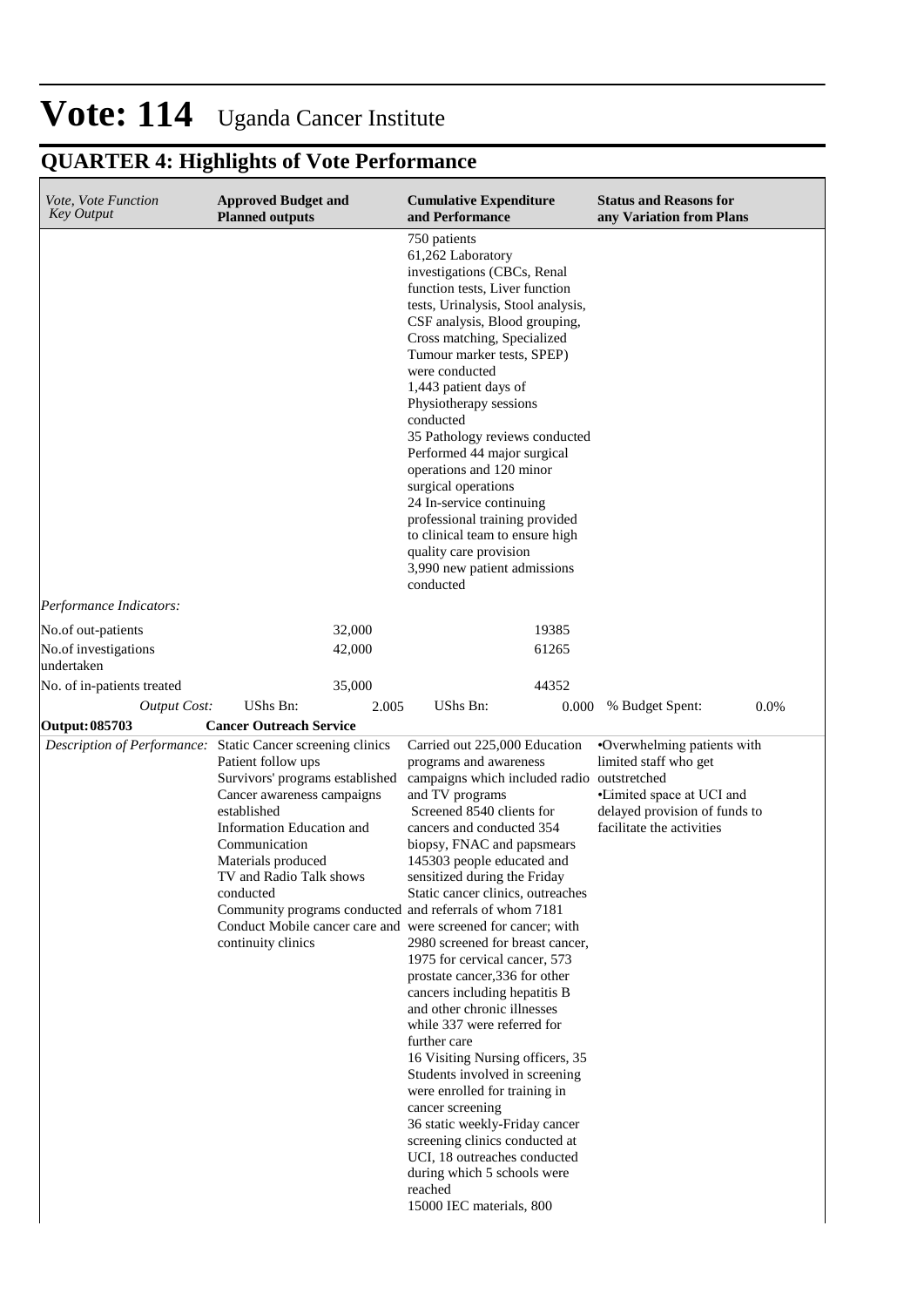| <i>Vote, Vote Function</i><br><b>Key Output</b> | <b>Approved Budget and</b><br><b>Planned outputs</b> |                 | <b>Cumulative Expenditure</b><br>and Performance   |       | <b>Status and Reasons for</b><br>any Variation from Plans |         |
|-------------------------------------------------|------------------------------------------------------|-----------------|----------------------------------------------------|-------|-----------------------------------------------------------|---------|
|                                                 |                                                      |                 | cancer magazines and 25600                         |       |                                                           |         |
|                                                 |                                                      |                 | brochures about cancer                             |       |                                                           |         |
|                                                 |                                                      |                 | awareness were distributed.                        |       |                                                           |         |
|                                                 |                                                      |                 | 3 cancer radio talk shows and 1                    |       |                                                           |         |
|                                                 |                                                      |                 | TV talk show were held to                          |       |                                                           |         |
|                                                 |                                                      |                 | sensitize the public on cancer                     |       |                                                           |         |
|                                                 |                                                      |                 | endemic                                            |       |                                                           |         |
|                                                 |                                                      |                 | Conducted 8 mobile cancer care                     |       |                                                           |         |
|                                                 |                                                      |                 | and continuity clinics                             |       |                                                           |         |
|                                                 |                                                      |                 | 2 In-service cancer education                      |       |                                                           |         |
|                                                 |                                                      |                 | and screening trainings were                       |       |                                                           |         |
|                                                 |                                                      |                 | conducted                                          |       |                                                           |         |
|                                                 |                                                      |                 | Conducted 4 Regional<br>community cancer awareness |       |                                                           |         |
|                                                 |                                                      |                 | and screening outreaches in                        |       |                                                           |         |
|                                                 |                                                      |                 | which 9000 clients were                            |       |                                                           |         |
|                                                 |                                                      |                 | educated among whom 1638                           |       |                                                           |         |
|                                                 |                                                      |                 | were screened for various                          |       |                                                           |         |
|                                                 |                                                      |                 | cancers                                            |       |                                                           |         |
|                                                 |                                                      |                 | Conducted 7 short distance                         |       |                                                           |         |
|                                                 |                                                      |                 | cancer awareness Campaigns in                      |       |                                                           |         |
|                                                 |                                                      |                 | which 4500 people were                             |       |                                                           |         |
|                                                 |                                                      |                 | educated on cancer with 914                        |       |                                                           |         |
|                                                 |                                                      |                 | being screened for various                         |       |                                                           |         |
|                                                 |                                                      |                 | cancers                                            |       |                                                           |         |
| Performance Indicators:                         |                                                      |                 |                                                    |       |                                                           |         |
| No. of outreach visits                          |                                                      | 22              | 29                                                 |       |                                                           |         |
| <b>Output Cost:</b>                             | UShs Bn:                                             | 0.516           | UShs Bn:                                           | 0.000 | % Budget Spent:                                           | 0.0%    |
| <b>Vote Function Cost</b>                       | <b>UShs Bn:</b>                                      | 11.297 UShs Bn: |                                                    |       | 0.000 % Budget Spent:                                     | $0.0\%$ |
| <b>Cost of Vote Services:</b>                   | $UShs Bn$ :                                          | 11.297 UShs Bn: |                                                    |       | $0.000\%$ Budget Spent:                                   | $0.0\%$ |

### **QUARTER 4: Highlights of Vote Performance**

*\* Excluding Taxes and Arrears*

Delays in delivery of sundries continue to affect service delivery at the Institute which at times forces the Institute to attend to only those who can fit within the available supplies. Constant stockouts in drugs and other key sundries affects service delivery at the Institute since are at times sent out to obtain the services from private practitioners especially laboratory and Imaging. The human resources gap is another challenge affecting service delivery despite the fact that there has been a step up in the number of staffs in the critical cadres (More are needed).

#### **Table V2.2: Implementing Actions to Improve Vote Performance**

| <b>Planned Actions:</b>                                                                                                     | <b>Actual Actions:</b>                                                                                                                | <b>Reasons for Variation</b> |
|-----------------------------------------------------------------------------------------------------------------------------|---------------------------------------------------------------------------------------------------------------------------------------|------------------------------|
| Vote: 114 Uganda Cancer Institute                                                                                           |                                                                                                                                       |                              |
| Vote Function: 08.57 Cancer Services                                                                                        |                                                                                                                                       |                              |
| Continued dialogue with the development<br>of the National Cancer policy.<br>Development of a Strategic Investment<br>plan. | The Uganda Cancer Institute Strategic<br>plan was completed. The cancer policy<br>is still being discussed by various<br>stakeholders | N/A                          |

## *V3: Details of Releases and Expenditure*

*This section provides a comprehensive summary of the outputs delivered by the Vote and further details of Vote expenditures by Vote Function and Expenditure Item.*

#### **Table V3.1: GoU Releases and Expenditure by Output\***

| <b>Billion Uganda Shillings</b> | <b>Approved Released</b><br><b>Budget</b> | <b>Spent</b> | $%$ GoU<br><b>Budget</b> | $%$ GoU<br>Budget | $%$ GoU<br>Releases |  |
|---------------------------------|-------------------------------------------|--------------|--------------------------|-------------------|---------------------|--|
|                                 |                                           |              | Released                 | <b>Spent</b>      | <b>Spent</b>        |  |